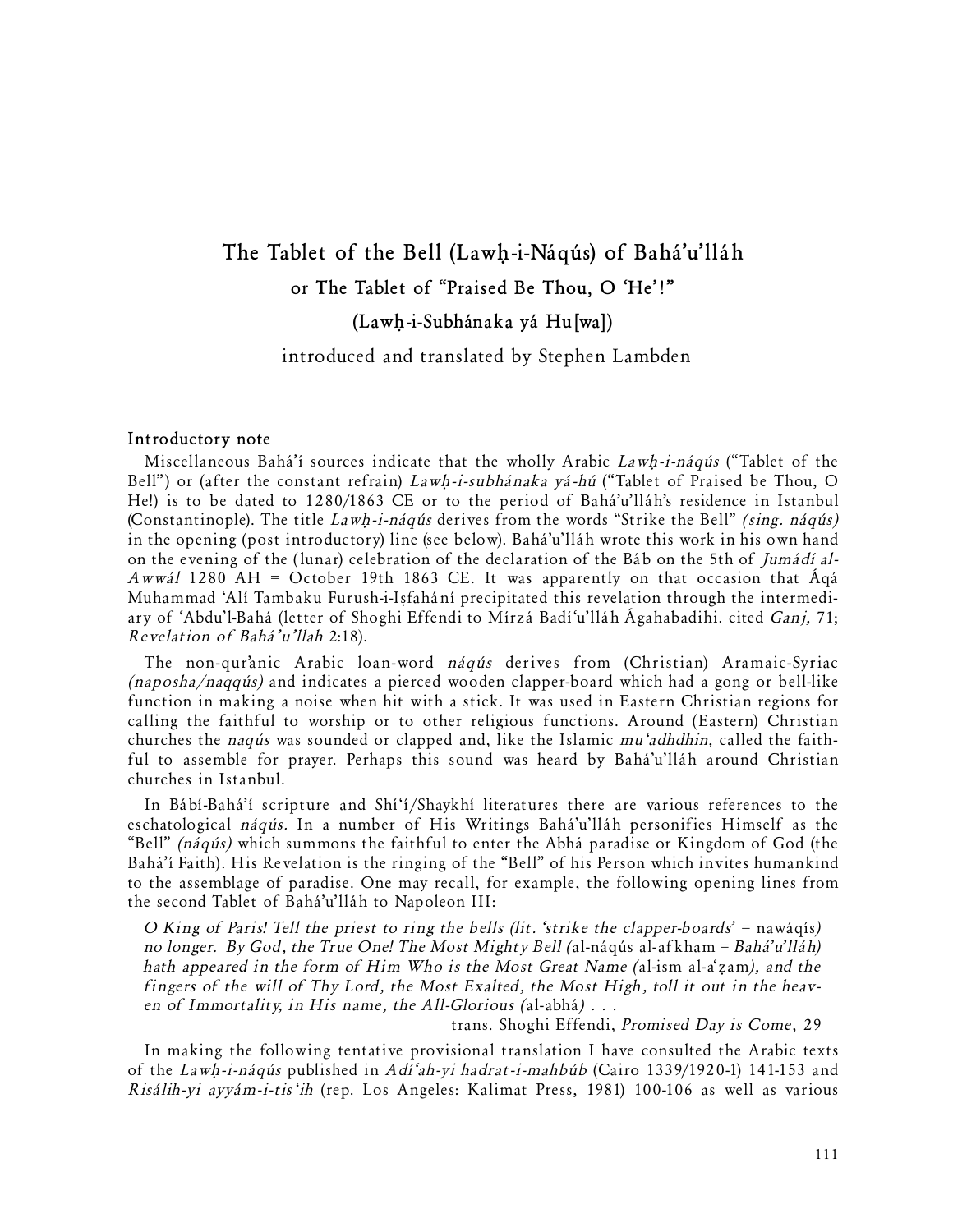unpublished manuscripts. I have also benefited from consulting the previous translations of 'Alí Kuli Khan and Marzieh Gail (unpublished) and that of Denis MacEoin (Rituals in Bábísm and Bahá'ísm [London 1994] App. XXVI, pp. 169-172). The following translation is not, however, based upon a critically established text nor is it in any way superior to those just mentioned. As the translation is fairly literal it will at times be virtually identical to previous renderings.

In diverse ways and in cryptic, mystical, Sufistic language Bahá'u'lláh celebrates the power of His recently, Ri∂ván-intimated ( late April early May 1863) theophanic status. As the secreted "Monk of the Divine Unicity", He is bidden by God to go some way toward disclosing His being a supreme heavenly Maiden possessed of the power of divine revelation.

In line [3] and elsewhere in the  $Lawh$ -i-náqús, Bahá'u'lláh alludes to that portion of the Súrat al-huriyya ('Súra of the Maiden,' the 29<sup>th</sup> sura of the Qayyúm al-asmá' mid. 1844 CE) in which the Báb makes reference to the partial yet stunning theophanic disclosure of a veiled, silken clad houri characterised by resplendent beauty (al-bahá). Both lines 4 and 5, furthermore seem to allude, for example, to the person of Bahá'u'lláh as a conjunction or incarnation of the letters "B and "H" which constitute that Beauty-Splendour (Bahá) which, according to a wellknown prophetic hadíth (greatly beloved of Rúzbihán Baqlí Shírází d.1209 CE) is his pre-existent Reality—the Prophet Muhammad is reckoned to have said "The Red Rose is expressive of the Beauty-Splendour of God" (al-ward al-ahmar min bahá' Alláh).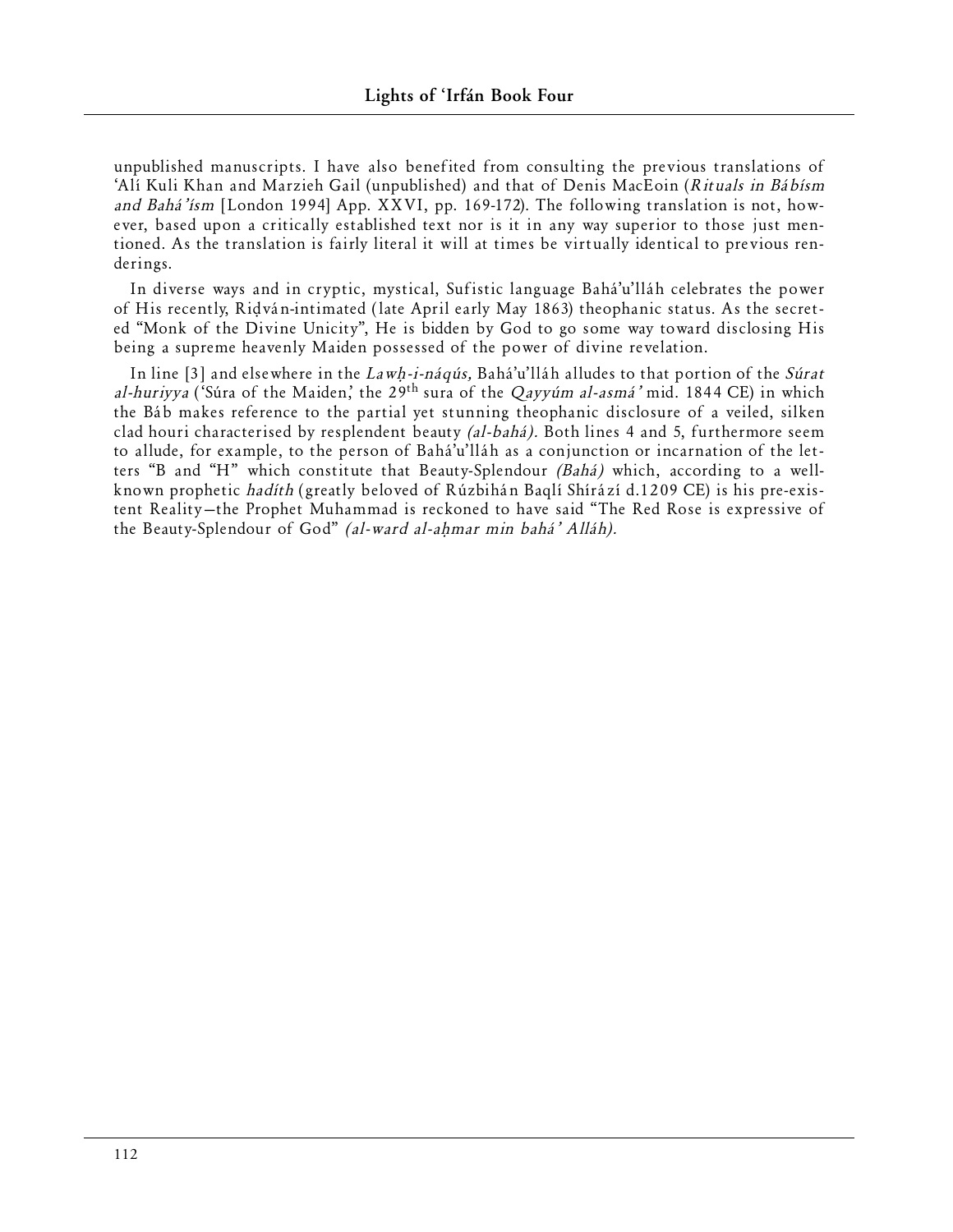## Lawh-i-Náqús\*

[0] He is the Almighty

[1]

This [Tablet] is the Meadow of Paradise wherein the melody of God, the Help in Peril, the Self-Subsisting, hath been exalted.

[2]

Therein hath Houris [Maidens] of Eternity (huriyyát al-khuld) been empowered whom none hath touched save God, the Almighty, the Sanctified.

[3]

Therein doth the Nightingale of Eternal Subsistence warble upon the branches of the Lote-Tree of the Extremity (sidrat al-muntahá) with such a melody as hath bedazzled discerning souls (al-'uqúl).

[4]

Therein is that through which the poor and needy (al-fuqará') are made to approach the shore of independent self-sufficiency (shatí al-ghaná') and the people obtain guidance unto the Word of God (kalimát Alláh). [5]

> [5] Such, indeed, is the certain Truth!

## $[1]$

In Thy Name "He" for Thou, verily, art "He," O "He"! O Monk of the Divine Unicity! (ráhib al-aḥadiyya) Strike the Bell! (al-náqús)

<sup>\*</sup> This is a provisional translation for presentation and discussion at 'Irfán Colloquia. It is not to be reproduced or further distributed in any form or medium.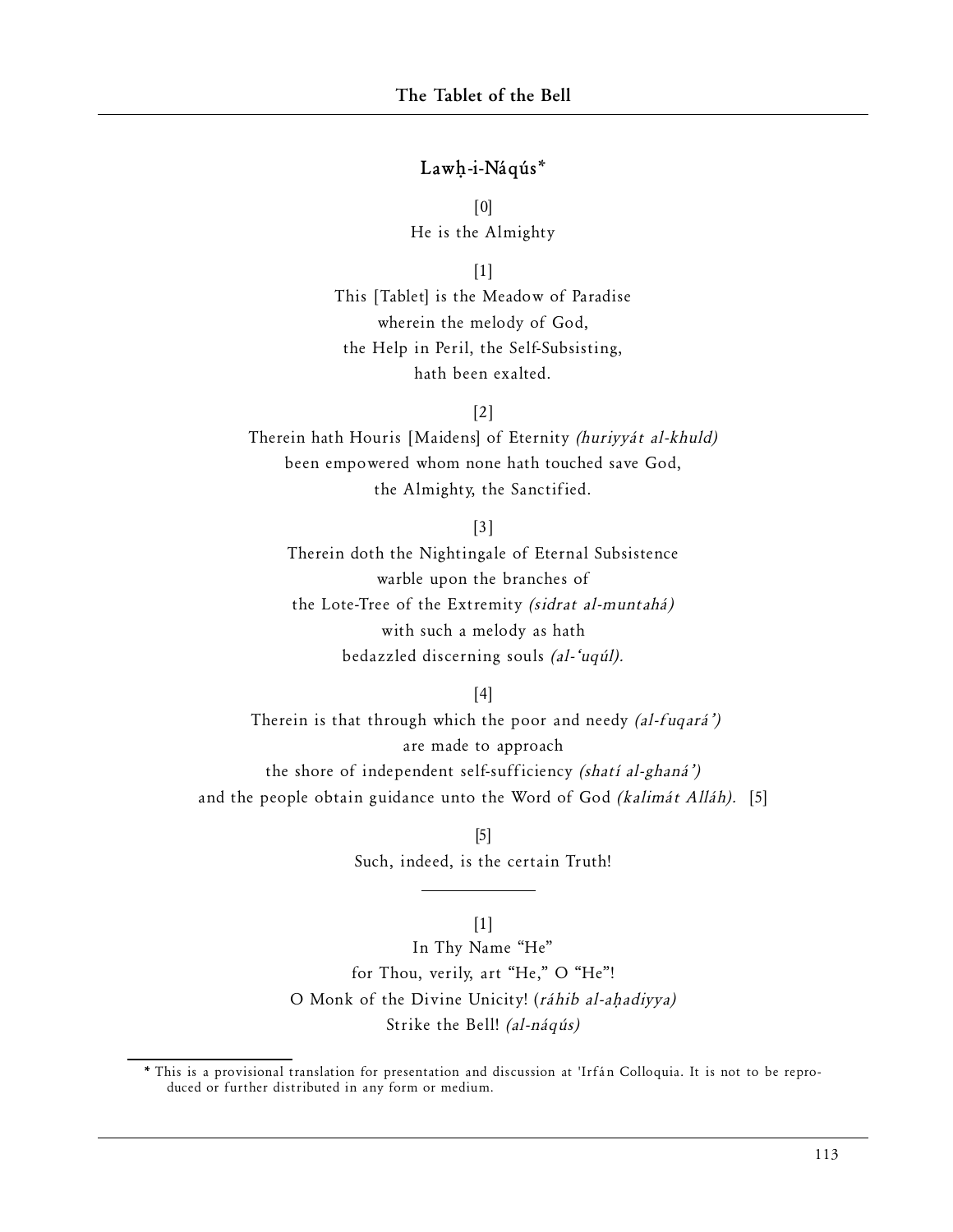for the Day of God hath been realized and the Beauty of the Divine Might (jamál al-'izz) been enthroned upon a Throne of Luminous Holiness.

So Praised be Thou O "He"! O Thou Who art "He" Who is "He"! O Thou besides Whom there is none other than "He."

[2]

O Húd of the Verdict! (al-hukm) Sound the Bugle (al-náqúr) in the name of God, the Mighty, the Noble, for the Embodiment of Sanctity (haykal al-quds) hath been established upon a Mighty, Transcendent Seat (kursí).

So Praised be Thou O "He"! O Thou Who art "He" Who is "He"! O Thou besides Whom there is none other than "He."

[3]

O Countenance Eternally Subsistent! (†al'at al-baqá') Pluck with the Fingertips of the Spirit (anámil al-rúh) upon a wondrous, holy Rebec (rabáb) for the Beauty of the Divine Ipseity (jamál al-huwiyya) is manifested in resplendent silken attire.

So Praised be Thou O "He"! O Thou Who art "He" Who is "He"! O Thou besides Whom there is none other than "He."

[4]

O Angel of Light! (malak al-núr) Sound the trumpet (al-súr) in this theophany (al-zuhúr) for the letter "H" (al-há') rideth upon a mighty, pre-existent letter ["B"] (bi-harf 'izz qadím). So Praised be Thou O "He"! O Thou Who art "He" Who is "He"!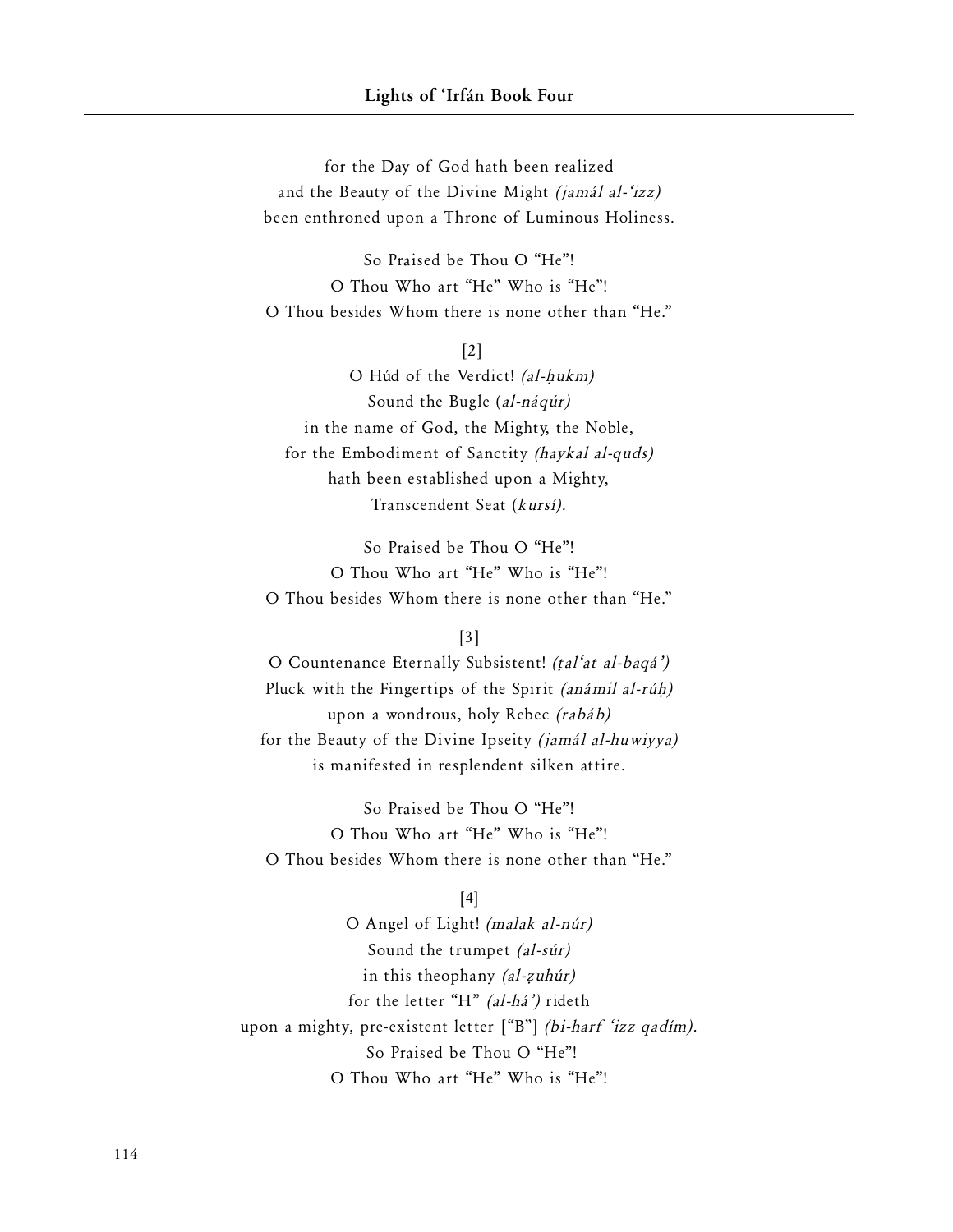O Thou besides Whom there is none other than "He."

[5]

O Nightingale of Resplendence! ('andálib al-saná') Warble upon the twigs in this Ridwán according to the Name of the One Beloved (al-habíb) for the Roseate Beauty (jamál al-ward) hath been manifested from behind a thick curtain.

So Praised be Thou O "He"! O Thou Who art "He" Who is "He"! O Thou besides Whom there is none other than "He."

[6]

O Nightingale of Paradise! (bulbul al-firdaws) Sing out upon the branches in this wondrous era (zamán badí') for God hath divulged himself (tajalla Alláh) unto all that inhabit the created dominion (al-mulk).

So Praised be Thou O "He"! O Thou Who art "He" Who is "He"! O Thou besides Whom there is none other than "He."

[7]

O Bird of Eternity! (†ayr al-baqá') Speed in this expanse (al-hawá') for the Bird of Fidelity (†ayr al-wafá') hath flown in a munificent, divinely intimate firmament (fada').

So Praised be Thou O "He"! O Thou Who art "He" Who is "He"! O Thou besides Whom there is none other than "He."

[8]

O Denizens of Paradise! (ahl al-firdaws) Hallow ye and chant with the most beautiful, sweet voice for the melody of God *(naghmat Alláh)* hath been uplifted from beyond an elevated, sanctified Pavilion (surádiq).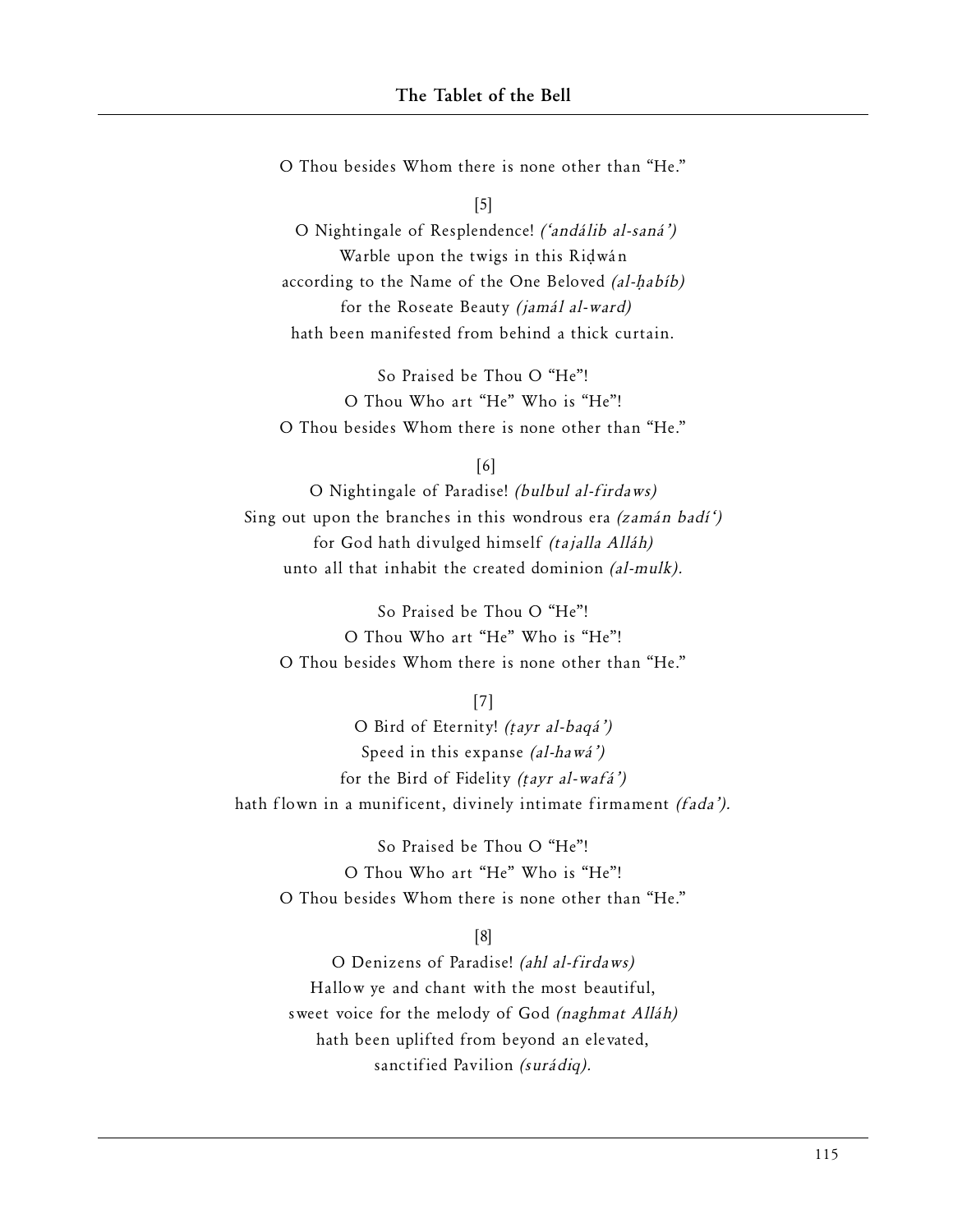So Praised be Thou O "He"! O Thou Who art "He" Who is "He"! O Thou besides Whom there is none other than "He."

[9]

O Denizens of the Kingdom! (ahl al-malakut) Chant ye in the Name of the Beloved One (al-mahbúb) for the Beauty of the Cause (jamál al-amr) hath sparkled forth from behind ornamented, luminous veils.

So Praised be Thou O "He"! O Thou Who art "He" Who is "He"! O Thou besides Whom there is none other than "He."

 $[10]$ 

O Denizens of the Kingdom of Divine Names! (malakút al-asmá') Ornament ye the very uttermost Heights (rafárif al-aqsá') [of Paradise] for the Greatest Name hath ridden upon a sanctified, mighty Cloud.

> So Praised be Thou O "He"! O Thou Who art "He" Who is "He"! O Thou besides Whom there is none other than "He."

> > [11]

O Denizens of the Omnipotent Kingdom of Divine Attributes (ahl jabarút al-sifát) in the Abhá horizon! (ufuq al-abhá') Be ye prepared for the Encounter with God (liqá' Alláh) for the sanctified breezes (nasmát al-quds) hath wafted from the Hidden Retreat of the Divine Essence (makman al-dhát) which is indeed a manifest Bounty.

> So Praised be Thou O "He"! O Thou Who art "He" Who is "He"! O Thou besides Whom there is none other than "He."

[12] O Ri∂wán of the Divine Unicity! (ri∂wán al-ahadiyya) Be enraptured within thyself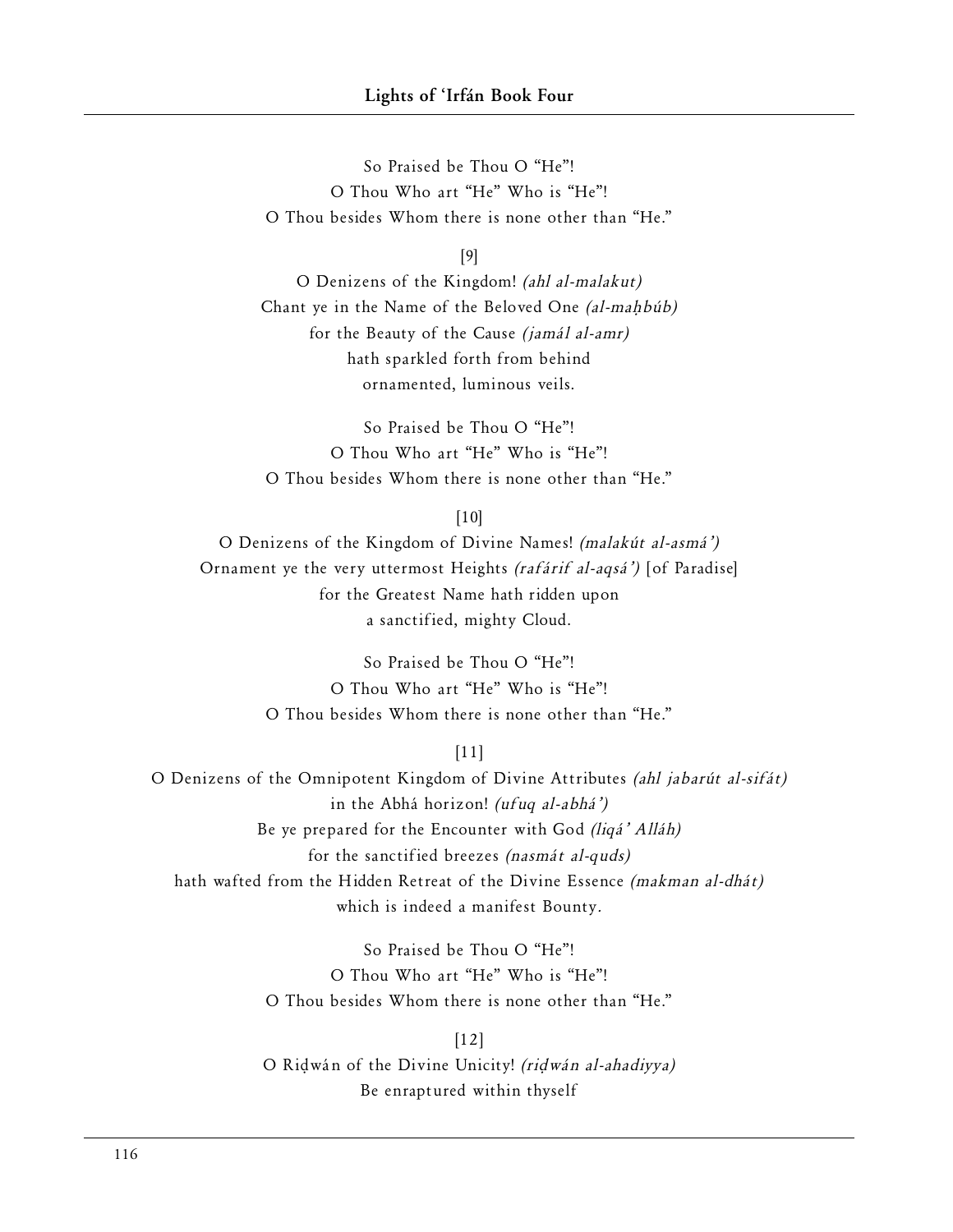for the Ri∂wán of God (Ri∂wán Alláh), the Exalted, the Powerful, the All-Knowing hath been made manifest.

So Praised be Thou O "He"! O Thou Who art "He" Who is "He"! O Thou besides Whom there is none other than "He."

[13]

O Heaven of Might! (samá' al-'izz) Render thanks unto God in thy very being for the Heaven of Sanctity (samá' al-quds) hath been raised up in that Firmament (hawá') which is a subtly refined heart (qalb latif).

So Praised be Thou O "He"! O Thou Who art "He" Who is "He"! O Thou besides Whom there is none other than "He."

[14]

O Sun of the worldly dominion! (shams al-mulk) Eclipse thy countenance for the Sun of Eternal Subsistence (shams al-baqá') hath shed splendor from a horizon which is a brilliant Dawn.

So Praised be Thou O "He"! O Thou Who art "He" Who is "He"! O Thou besides Whom there is none other than "He."

## $[15]$

O Earth of gnosis! (ard al-ma'rifa) Engulf thy mystic learning (ma'árif) for the Earth of Gnosis (ard al-ma'rifa) hath been expanded through the Logos-Self of God (nafs Alláh), the Transcendent, the Mighty, the Munificent.

> So Praised be Thou O "He"! O Thou Who art "He" Who is "He"!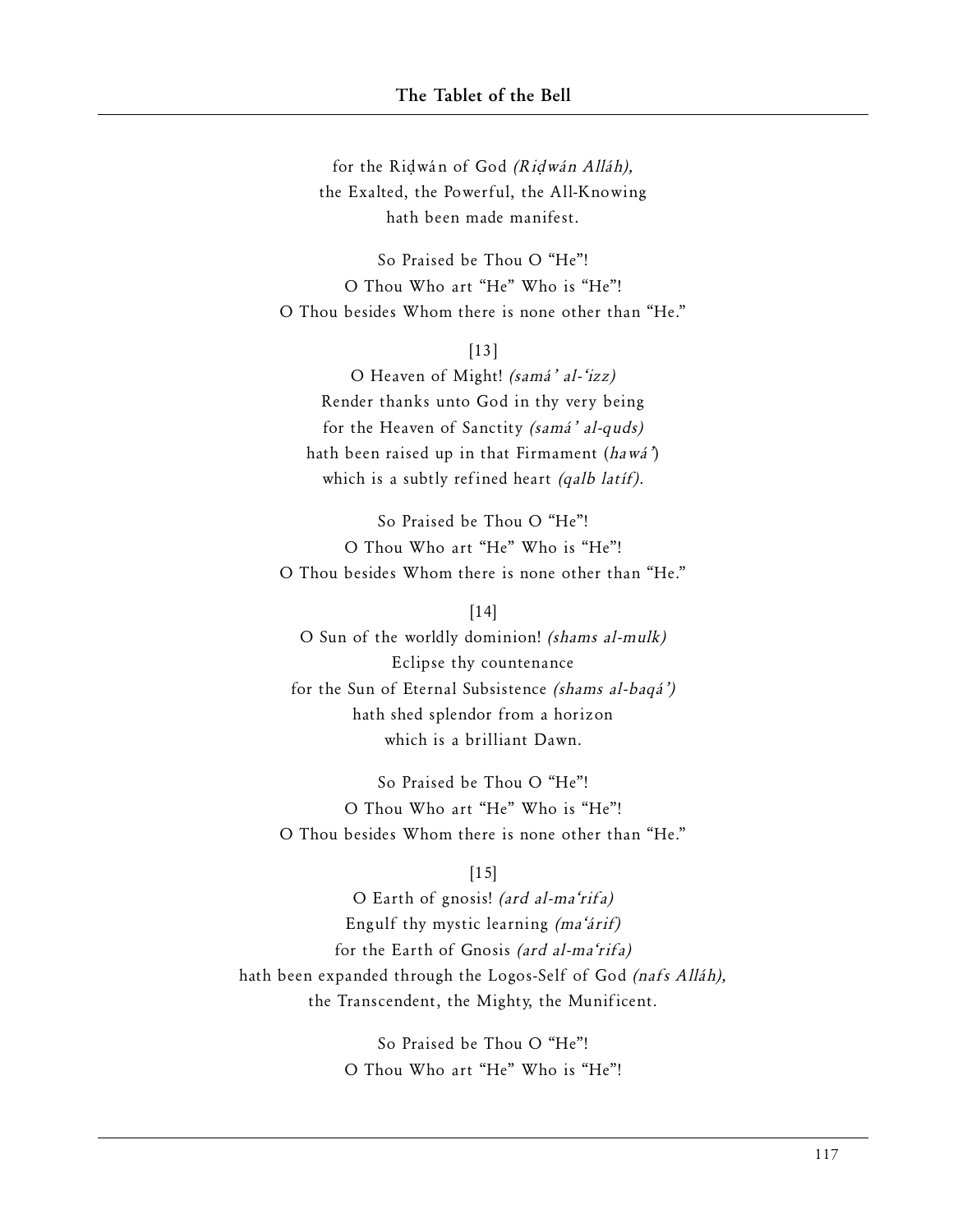O Thou besides Whom there is none other than "He."

#### [16]

O Lamp of the worldly dominion! (siráj al-mulk) Extinguish thy very self, for the Lamp of God (siráj Alláh) hath radiated within the Niche of Eternity (mishkat al-baqá') illuminating thereby the inhabitants of the heavens and of the earth.

> So Praised be Thou O "He"! O Thou Who art "He" Who is "He"! O Thou besides Whom there is none other than "He."

#### [17]

O oceans of the earth! Be stilled of thy tempestuous waves for the Crimson Sea (al-bahr al-ahmar) surgeth through an innovative directive (bi-amr badí')

So Praised be Thou O "He"! O Thou Who art "He" Who is "He"! O Thou besides Whom there is none other than "He."

#### [18]

O Peacock of the divine Oneness! (táwús al-ahadiyya)! Shriek out within the thicket of the divine realm (ajamat al-láhút) for the melody of God (naghmat Alláh) hath become evident from every divinely proximate locale.

So Praised be Thou O "He"! O Thou Who art "He" Who is "He"! O Thou besides Whom there is none other than "He."

#### [19]

O Bird of Perpetuity! (dík al-samadiyya)! Be muted in the thicket of the Omnipotent Realm (ajamat al-jabarút) for the Crier of God (munádí Alláh) crieth out from every unassailable locale (shatr maní').

> So Praised be Thou O "He"! O Thou Who art "He" Who is "He"!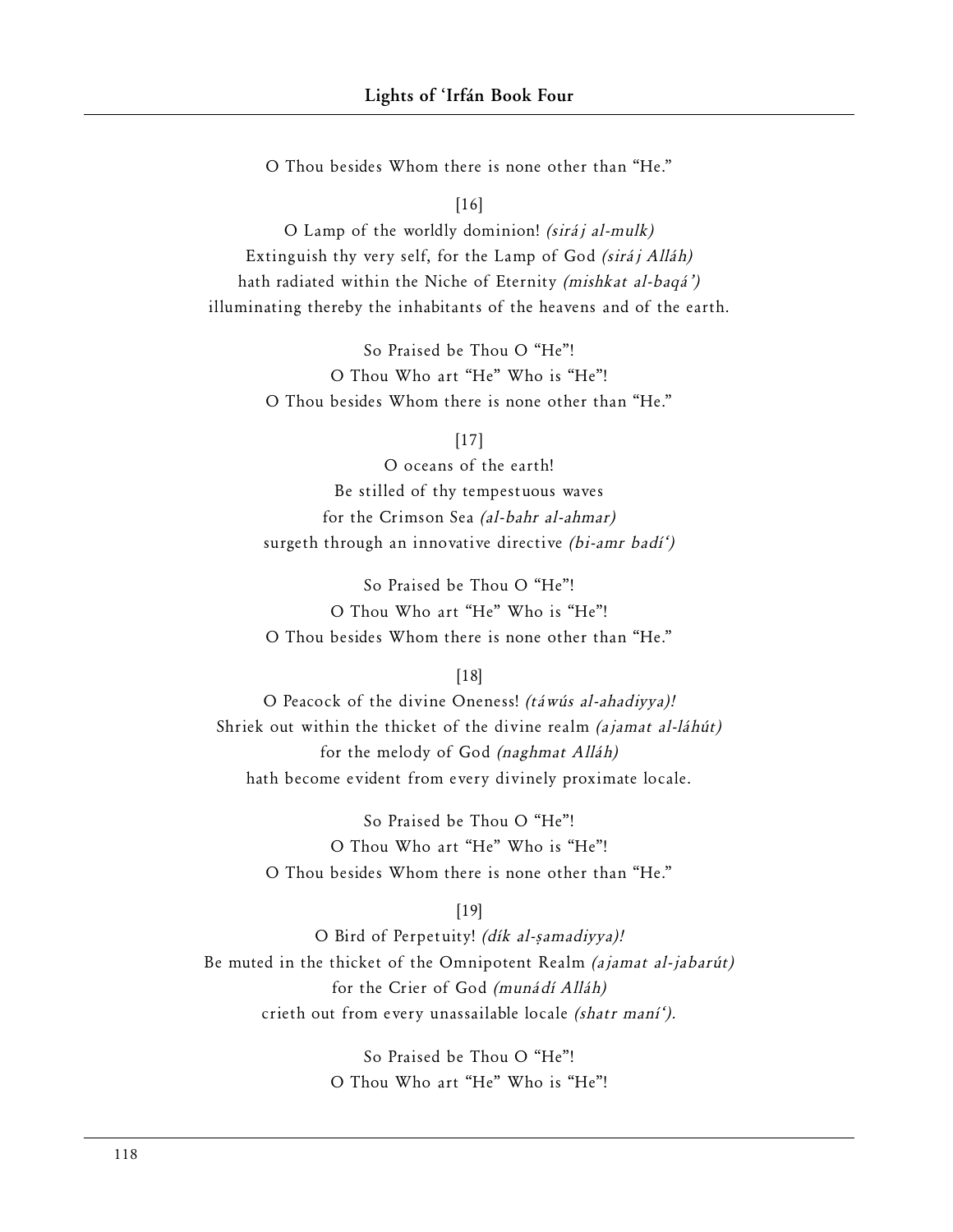O Thou besides Whom there is none other than "He."

[20] O Concourse of enraptured lovers! (malá' al-ushsháq) Good news for thy selves in that the separation (al-firáq) is completed and the promised Testament (al-mitháq) hath come to pass; the Loved One (al-ma'shúq) hath been manifested with a mighty, transcendent Beauty *(jamál 'izz maní')*.

So Praised be Thou O "He"! O Thou Who art "He" Who is "He"! O Thou besides Whom there is none other than "He."

[21]

O Concourse of Gnostic initiates! (malá' al-irfán) Rejoice within thine inner realities for era of Renunciation (al-hijrán) is terminated, certitude (al-íqán) is realized and the Beauty of the Youth (jamál al-ghulám) hath beamed forth with an holy ornament (bi-taraz al-quds) in a Paradise of matchless name (firdaws ism makín).

> So Praised be Thou O "He"! O Thou Who art "He" Who is "He"! O Thou besides Whom there is none other than "He."

> > [22]

Praised be Thou, O my God, I supplicate Thee by Thy [eschatological] Day (yawm) through which all [previous] Days have been raised up and in view of the fact that through It [matters rooted in] primordial (al-awwalin) and latter day [eschatological] (al-akharín) eras have been brought to account.

So Praised be Thou O "He"! O Thou Who art "He" Who is "He"! O Thou besides Whom there is none other than "He."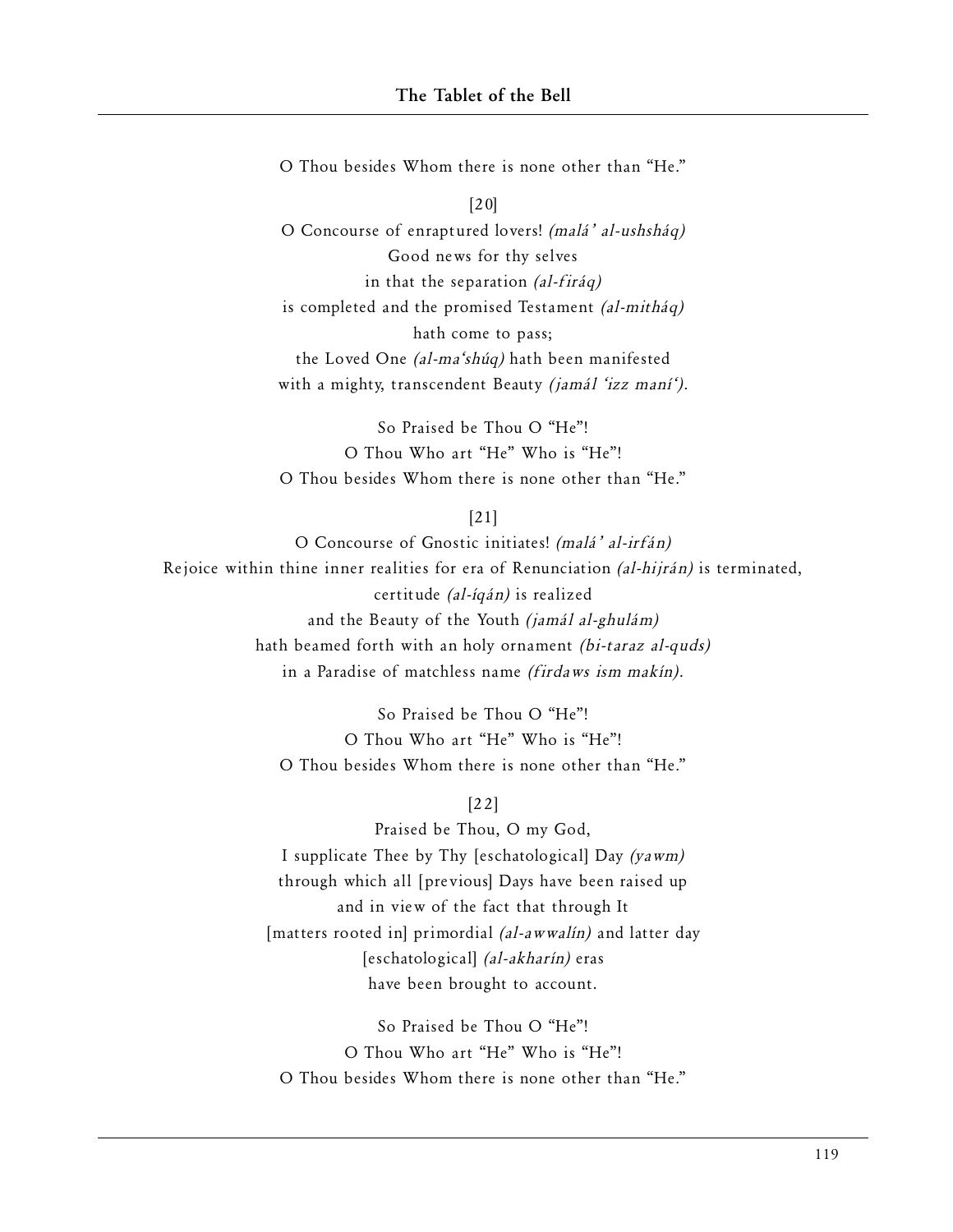[23] And by Thy Name which Thou didst make a Sovereign in the Omnipotent sphere of Names (jabarút al-asmá') as well as a Judge (hákim) over whomsoever are in the heavens and on the earth[s].

So Praised be Thou O "He"! O Thou Who art "He" Who is "He"! O Thou besides Whom there is none other than "He."

By this means make Thou such persons to be independent (aghniyá') of all except Thee, associated with Thee and detached from whatsoever is other than Thee for Thou indeed art One Powerful, Mighty, Compassionate.

> So Praised be Thou O "He"! O Thou Who art "He" Who is "He"! O Thou besides Whom there is none other than "He."

### [24]

Do Thou make them, O my God, to be such as give assent to Thy Singleness (wahdániyya) and who willingly concede Thy Uniqueness (firdániyya) in such wise that they shall witness nothing but Thine Own Logos-Self and envision none but Thee. In this respect Thou, verily, art One Powerful, Mighty.

> So Praised be Thou O "He"! O Thou Who art "He" Who is "He"! O Thou besides Whom there is none other than "He."

#### [25]

Establish then in their hearts, O my Beloved, the fiery warmth of Thy love in such measure that it may burn away the remembrance of all save Thee. This such that they may witness within themselves that Thou hath ever been in the Sublime Apex of Eternity,